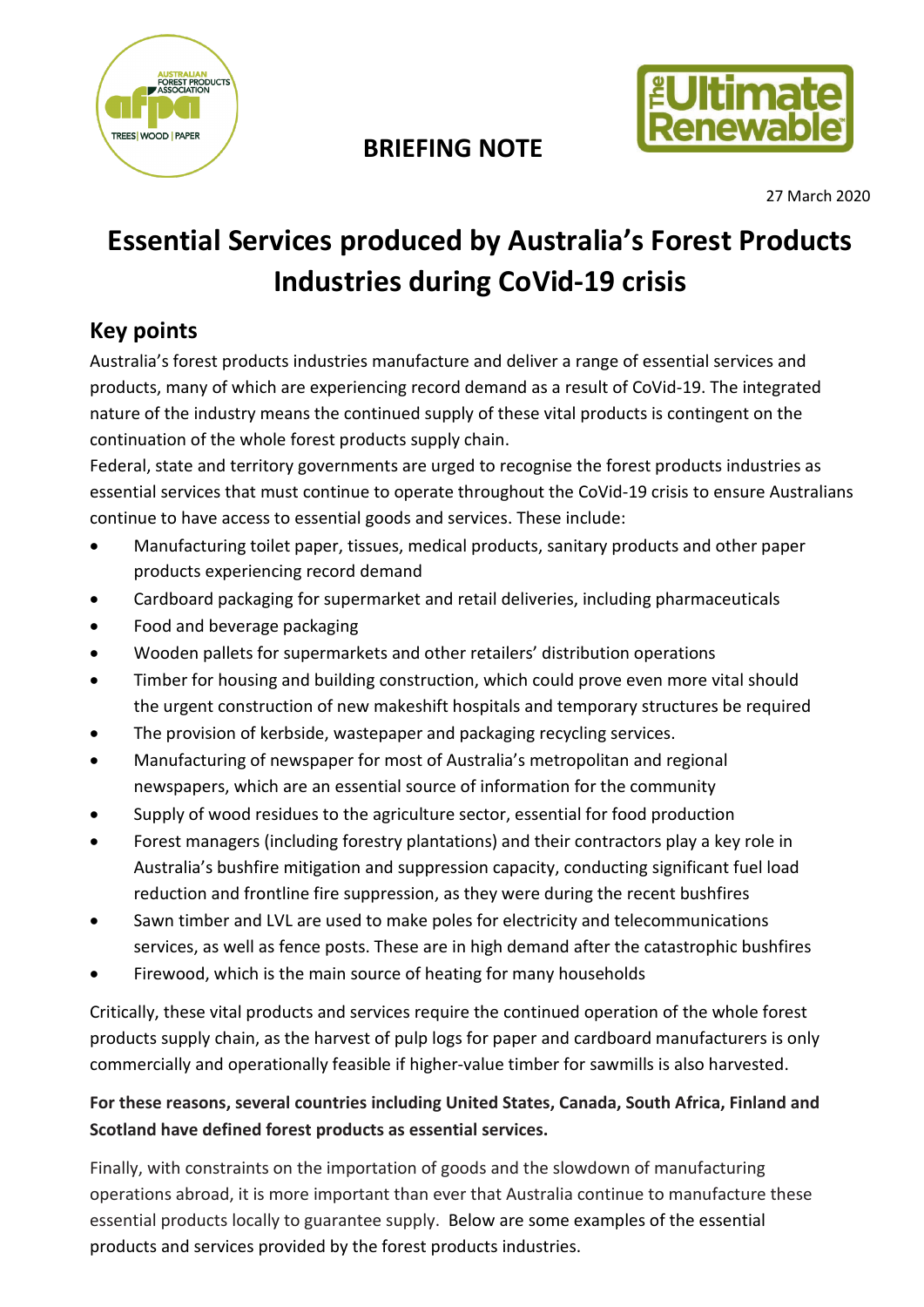## **Kimberly Clark – manufacturers of toilet paper, tissues and other essential, fibre-based hygiene products**

The recent rise in demand for toilet paper in Australia highlights the importance placed on wood fibre-based hygiene products by the community, and the importance of Australia's ability to manufacture these products domestically.

Kimberly Clark operates a mill in Millicent, South Australia and manufactures a range of solutions to enhance the community's health, hygiene and well-being.

#### **Products include Kleenex toilet paper, facial tissue and other fibre-based cleaning and hand hygiene products.**

Since the outbreak of COVID-19, Kimberly Clark has seen a surge in demand for its products. This has resulted in the company's Millicent mill increasing production to 24 hours a day. It is expected that demand will continue for many months as supermarkets seek to restock their supply chains.

As Covid-19 impacts Australia, Kimberly Clark's Millicent Mill must be recognised as an essential service to enable continuous production of toilet paper and other fibre-based hygiene products. These products are needed in every business and household in Australia, schools and hospitals. Kimberly Clark's facial tissue products are used directly in the fight against the spread of Covid-19.

### **CASE STUDY 2**

### **Oji Fibre Solutions – manufacturers of essential packaging solutions**

Oji Fibre Solutions is integral to many essential food and beverage supply chains across Australia, producing a range of important products including cardboard boxes used to:

- Package staple food items (fresh, frozen and dry goods such as butter, cheese, yogurts, ready to eat meals, vegetables, fruit, tinned goods etc) destined for local supermarkets and food outlets
- Package home deliveries of food (meat products, pre-prepared meals, pizzas etc)
- Package products used for fast food outlets
- Package beverages (UHT milk, water etc)
- Package infant formula products (milk powders) etc
- Package milk products, seafood products, meat products and fruit products

Additionally, Oji Fibre Solutions provides fibre to 3M Australia who amongst other products, manufactures filters for medical use, crucial for such procedures as kidney dialysis.

If Oji Fibre Solutions was to stop operations and the manufacture of these essential products ceased, this would effectively stop essential goods getting to supermarket shelves or to customer doors via the likes of Woolworths, Coles and other retailers.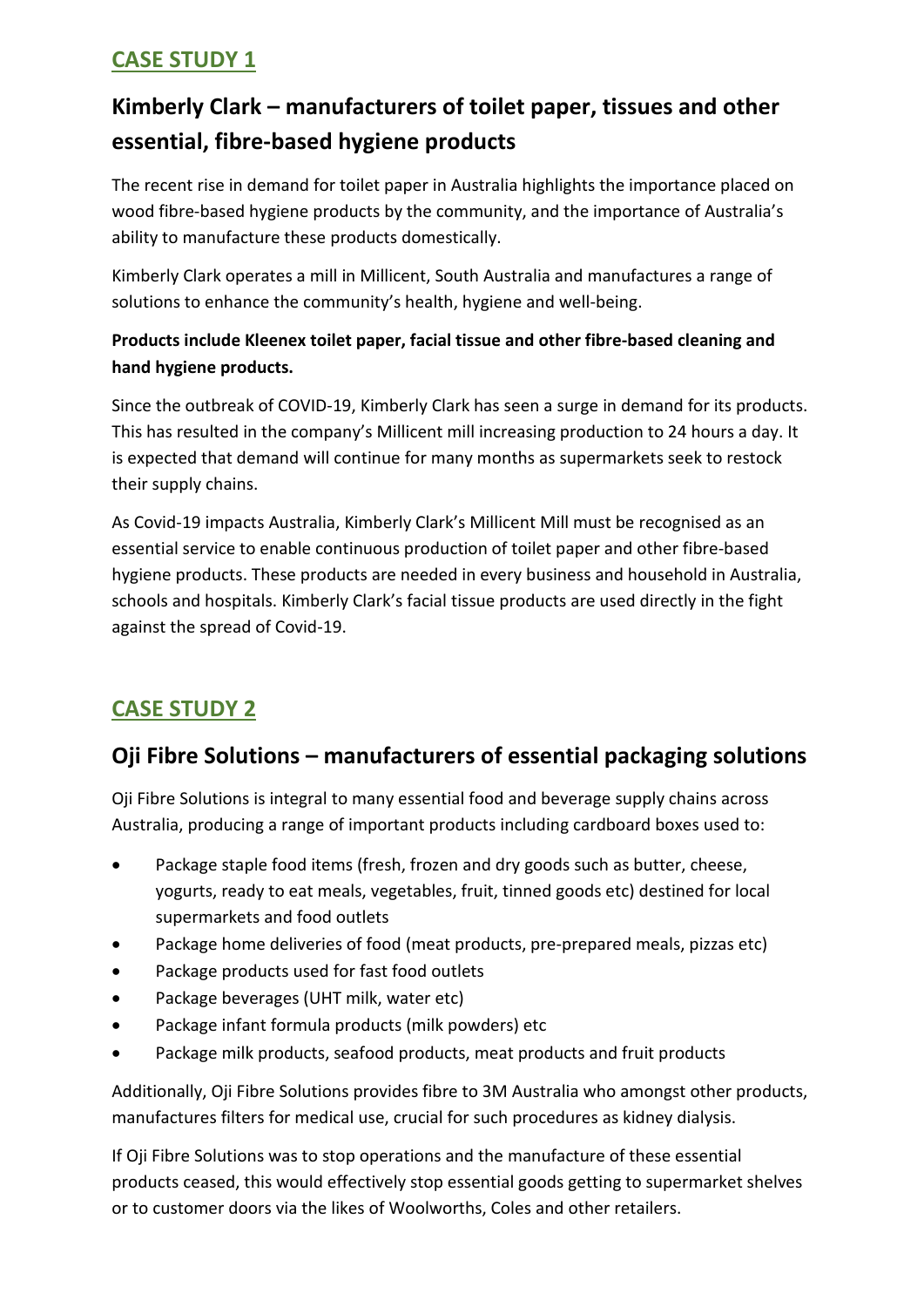#### **Wood residues from sawmills for agricultural production**

Wood residues from timber sawmills such as sawdust are an essential input for many agricultural processes including livestock and crop production. Some examples below:

- Victorian timber mills ASH (native hardwood) and AKD (plantation pine) supply wood residues for use as bedding for the chicken meat industry, turning out over 5 million chickens a week. The bedding must be changed regularly to prevent disease.
- Wood residues are used in soils for crop production. For example, Britton Timbers in Smithton, Tasmania, supplies residues to McCain for its frozen vegetable range.
- Borg, a particle board manufacturer with mills in Oberon, NSW, and Mt Gambier, SA, also provides sawdust for the poultry/egg industry which is used for flooring.

#### **CASE STUDY 4**

#### **Australian Paper – manufacturers of essential fibre-based products**

Australian Paper's Maryvale mill is situated in the Latrobe Valley and uses certified wood inputs and recycled wastepaper to manufacture packaging paper and board, office paper, inkjet and envelope paper for billing applications and a range of other paper products.

Australian Paper is integral in maintaining the essential fibre packaging supply chains across Australia that rely on the company's liner boards that are used in cardboard boxes as well as packaging papers for bag and sack products.

**These products are a crucial input, enabling the safe transport of essential items such as food and pharmaceuticals across Australia as they travel through supermarkets, pharmacies, butchers, fast food outlets, and greengrocers to the Australian community.**

Additionally, the copy paper that the Maryvale mill produces is an essential input for paperbased administrative systems in a wide range of businesses. These systems are often central to the health care sector including hospitals.

**Without an ongoing supply of these specialised and high volume fibre-based products from the Maryvale mill, the nation's fibre packaging converters would be unable to supply food processers, retailers and supply chain participants with the essential support to meet the daily transport of essential products such as food and pharmaceutical goods to Australian communities.**

It is important that the inputs and associated supply chains that the Maryvale mill depends on, such as wood fibre, filler, required chemicals and freight are considered essential too.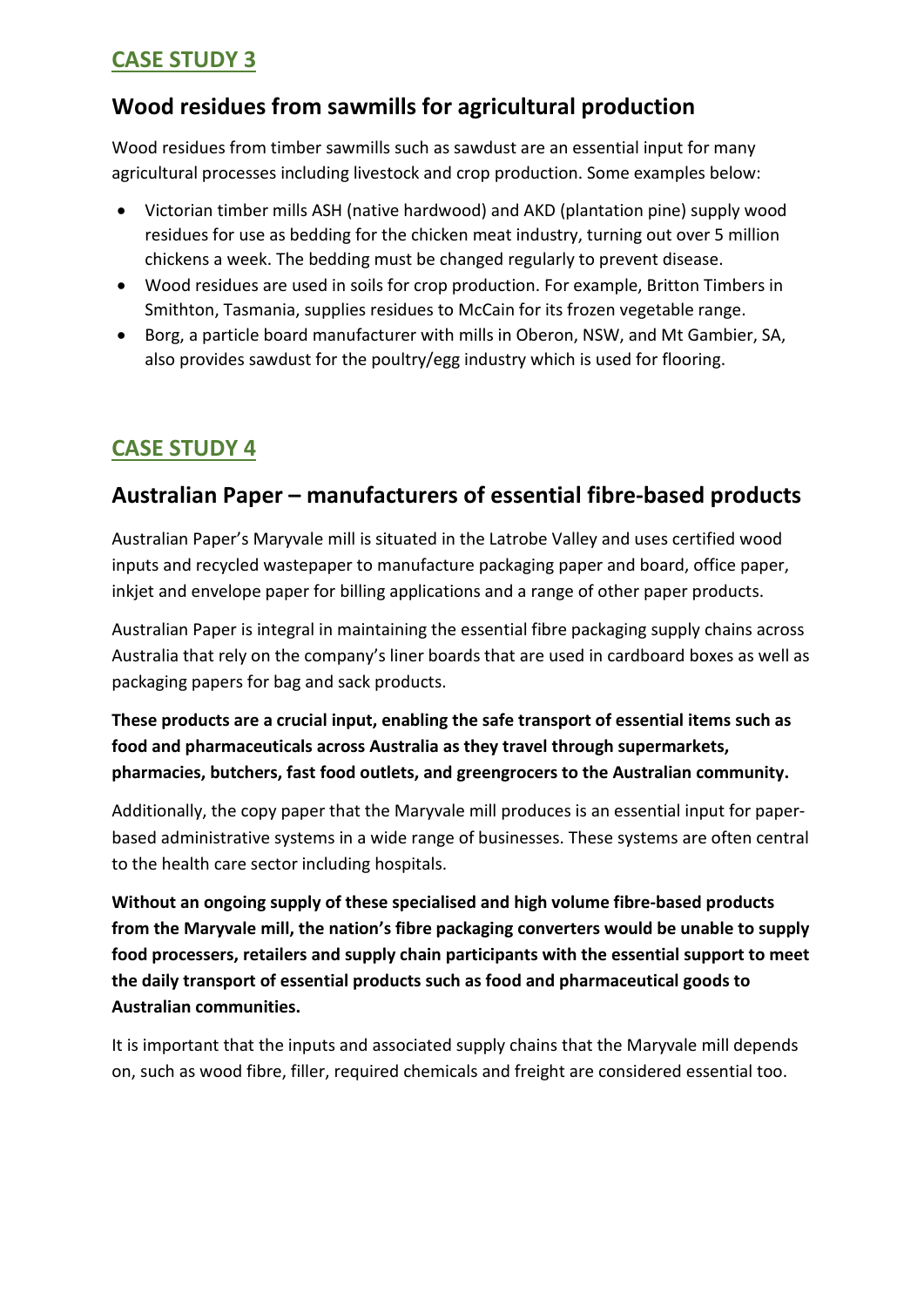#### **Norske Skog – the sole producer of newsprint in Australia**

Norske Skog's Boyer Mill is situated in Southern Tasmania and uses certified plantation radiata pine to manufacture approximately 290,000 tonnes per annum of newsprint, improved newsprint and light-weight coated paper.

Norske Skog is integral in maintaining lines of communication within Australia, as they are the sole producer of newsprint, which is a crucial input for the Australian newspaper industry. To put this in perspective, 85% of newsprint consumed each day by Australia's publishers is manufactured by Norske Skog.

It is important that the supply chain of this business, including the management of plantations, harvest and haulage is recognised as an essential service as well.

**Without an ongoing supply of newsprint from the Boyer Mill, Norske Skog would be unable to supply Australian newspapers with sufficient newsprint to meet their daily needs.**

### **CASE STUDY 6**

## **Koppers and pole industry suppliers – producers of essential power and communications infrastructure**

Koppers Wood Products, along with other utility pole industry suppliers, currently produces hardwood poles on the Australian east coast across locations in NSW and Queensland, Tasmania; and softwood poles are produced in Western Australia.

Combined the industry manufactures approximately 70-80,000 utility poles per year, in addition to other essential treated roundwood products such as piling and bridge girders.

Treated timber poles are crucial in maintaining infrastructure in Australia used to suspend essential communication and power line assets. This is especially important after the network was significantly damaged by the recent catastrophic bushfires.

Many of the most vulnerable sections of the community are heavily reliant on the communication and power network being maintained and providing a reliable and continuous delivery of essential energy supplies and communications. Having a secure, effective network has become even more important following the outbreak of the CoVid-19 virus.

Logs for the manufacture of utility poles are sourced from sustainably managed native forest and plantations in five States. Broader harvesting operations for sawlogs need to remain in play to support the harvesting of utility poles and other smaller volume products.

Without an ongoing supply, the utility pole industry would be unable to supply the operators of our critical communication and power networks with enough replacement and new poles to underpin the network in Australia. This would undermine the reliability of these networks at a time when they are essential to the well-being of all Australians.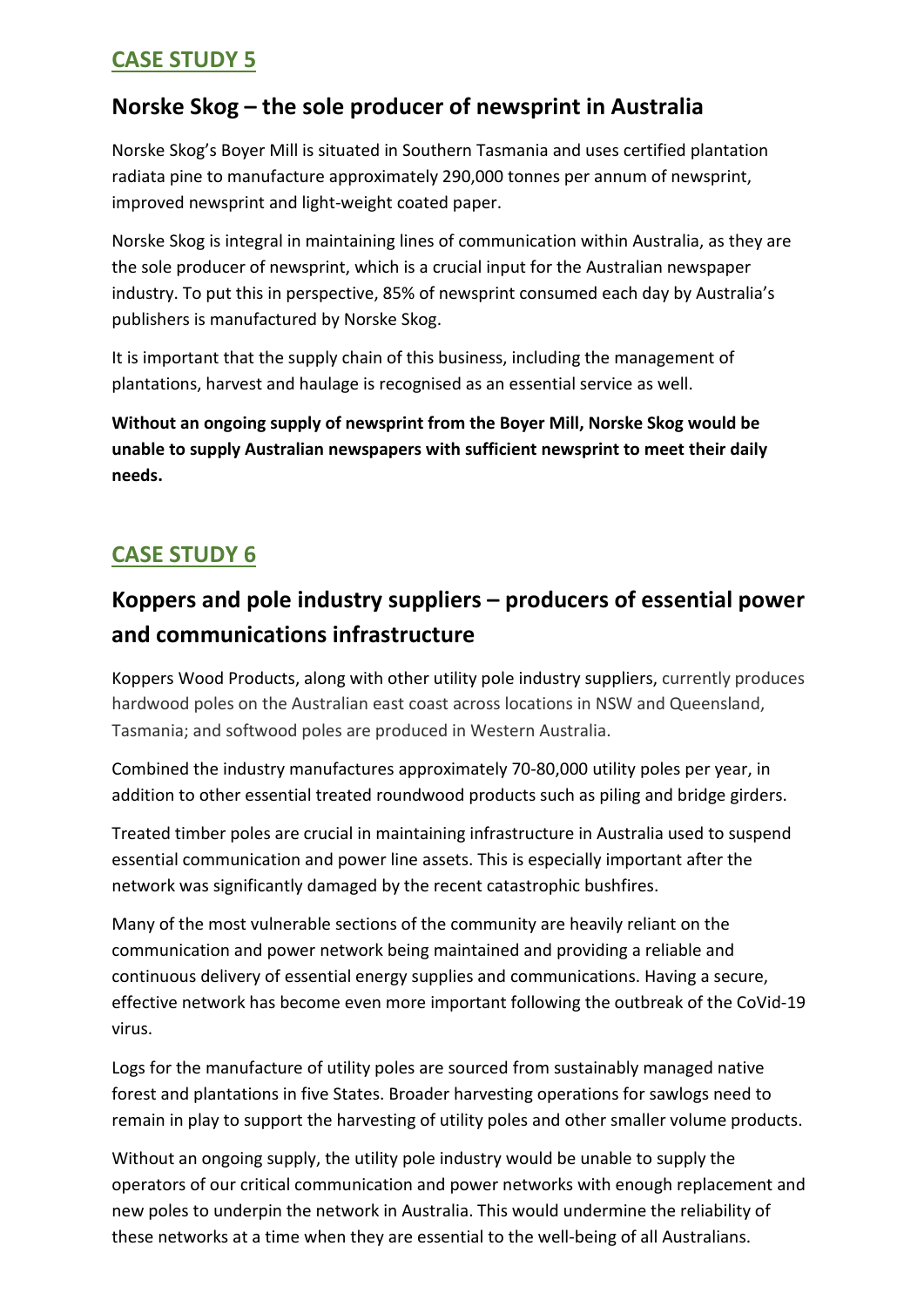#### **HQPlantations – providing bushfire mitigation and suppression**

HQPlantations (HQP) manages 300,000 hectares of native forests and plantations in Queensland, most of which is on public lands and near or in urban and peri-urban communities.

Like all forestry plantation operators in Australia, HQP plays a vital role in Australia's bushfire mitigation and suppression capacity. HQP operate Plantation Fire Brigades under Queensland's Fire and Emergency Service Act and are obliged to respond to all fires on its managed lands and also respond to many fires within 3km of its managed lands.

Every year HQP undertakes approximately 25,000 ha of fuel reduction programs – mostly fuel reduction burns but also some mechanical fuel reduction – as well as maintenance of extensive fire breaks and fire access tracks. Almost all HQP's fuel reduction burning is undertaken between now and July, as are many other of HQP's other fire mitigation activities. All this to reduce the risk of and intensity of wildfires during the fire season.